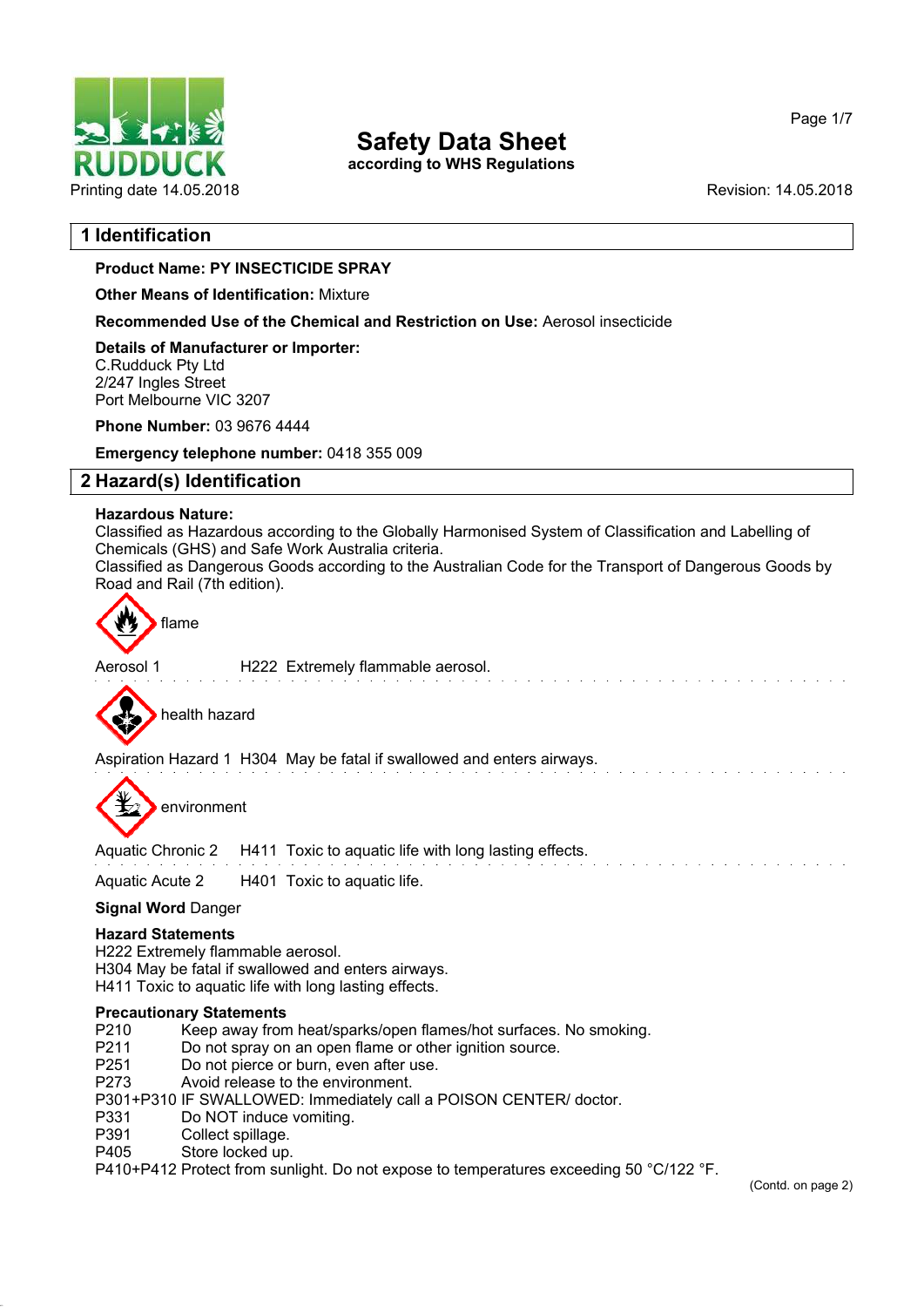## **Safety Data Sheet according to WHS Regulations**

Printing date 14.05.2018 **Revision: 14.05.2018** Revision: 14.05.2018

### **Product Name: PY INSECTICIDE SPRAY**

(Contd. of page 1)

P501 Dispose of contents/container in accordance with local/regional/national regulations.

## **3 Composition and Information on Ingredients**

### **Chemical Characterization: Mixtures**

**Description:** Mixture of substances listed below with nonhazardous additions.

| <b>Hazardous Components:</b> |                                 |                                                                                                                                                                |             |
|------------------------------|---------------------------------|----------------------------------------------------------------------------------------------------------------------------------------------------------------|-------------|
|                              | CAS: 68475-59-2 Alkanes, C3-4   |                                                                                                                                                                | $>60\%$     |
|                              |                                 | ♦ Flammable Gases 1, H220; → Press. Gas C, H280                                                                                                                |             |
|                              | CAS: 93924-07-3 Alkanes, C10-14 |                                                                                                                                                                | $30 - 60\%$ |
|                              |                                 | Aspiration Hazard 1, H304                                                                                                                                      |             |
|                              | CAS: 51-03-6                    | Piperonyl butoxide                                                                                                                                             | 5%          |
|                              |                                 | Aquatic Acute 1, H400; Aquatic Chronic 1, H410; Flammable Liquids 4, H227                                                                                      |             |
|                              | CAS: 121-21-1                   | 2-methyl-4-oxo-3-(penta-2,4-dienyl)cyclopent-2-enyl [1R-[1alpha[S*(Z)],3beta]]-<br>chrysanthemate                                                              | $1\%$       |
|                              |                                 | Aquatic Acute 1, H400; Aquatic Chronic 1, H410; $\bigcirc$ Acute Toxicity (Oral) 4, H302; Acute Toxicity (Dermal) 4, H312; Acute Toxicity (Inhalation) 4, H332 |             |

### **Additional information:**

The following note applies to alkanes, C3-4 (CAS No. 68475-59-2):

The classification as a carcinogen or mutagen need not apply if it can be shown that the substance contains less than 0.1 % w/w 1,3-butadiene (CAS No 106-99-0)

## **4 First Aid Measures**

### **Inhalation:**

If inhaled, remove to fresh air. If not breathing, give artificial respiration. If breathing is difficult, give oxygen. Seek medical attention if breathing problems develop.

### **Skin Contact:**

In case of skin contact, immediately remove contaminated clothing and wash affected areas with water and soap. Seek medical attention if symptoms occur.

### **Eye Contact:**

In case of eye contact, rinse cautiously with water for several minutes. Remove contact lenses, if present and easy to do. Continue rinsing. Seek medical attention.

## **Ingestion:**

If swallowed, do not induce vomiting. If vomiting occurs spontaneously, keep head below hips to prevent aspiration. Do not give anything by mouth to an unconscious person. Seek immediate medical attention. **Information for Doctor:**

Treat symptomatically. Exposure may increase myocardial irritability. No specific antidote; avoid epinephrine if possible. May cause eye irritation. If cornea is burned, instill antibiotic steroid preparation frequently. Increase in carboxyhaemoglobin may result. Never give adrenalin to victim of overexposure. Alcohol will increase toxic effect. Causes central nervous system depression.

### **Symptoms Caused by Exposure:**

Inhalation: May cause respiratory irritation with coughing, sneezing, headache and even nausea. Skin Contact: May cause skin irritation.

Eye Contact: May cause severe irritation to the eye causing pronounced inflammation.

Ingestion: May cause irritation of mouth and throat, abdominal pain, nausea and vomiting, dizziness,

headache, disorientation, mental confusion and slurred speech. May be fatal if swallowed and enters airways. (Contd. on page 3)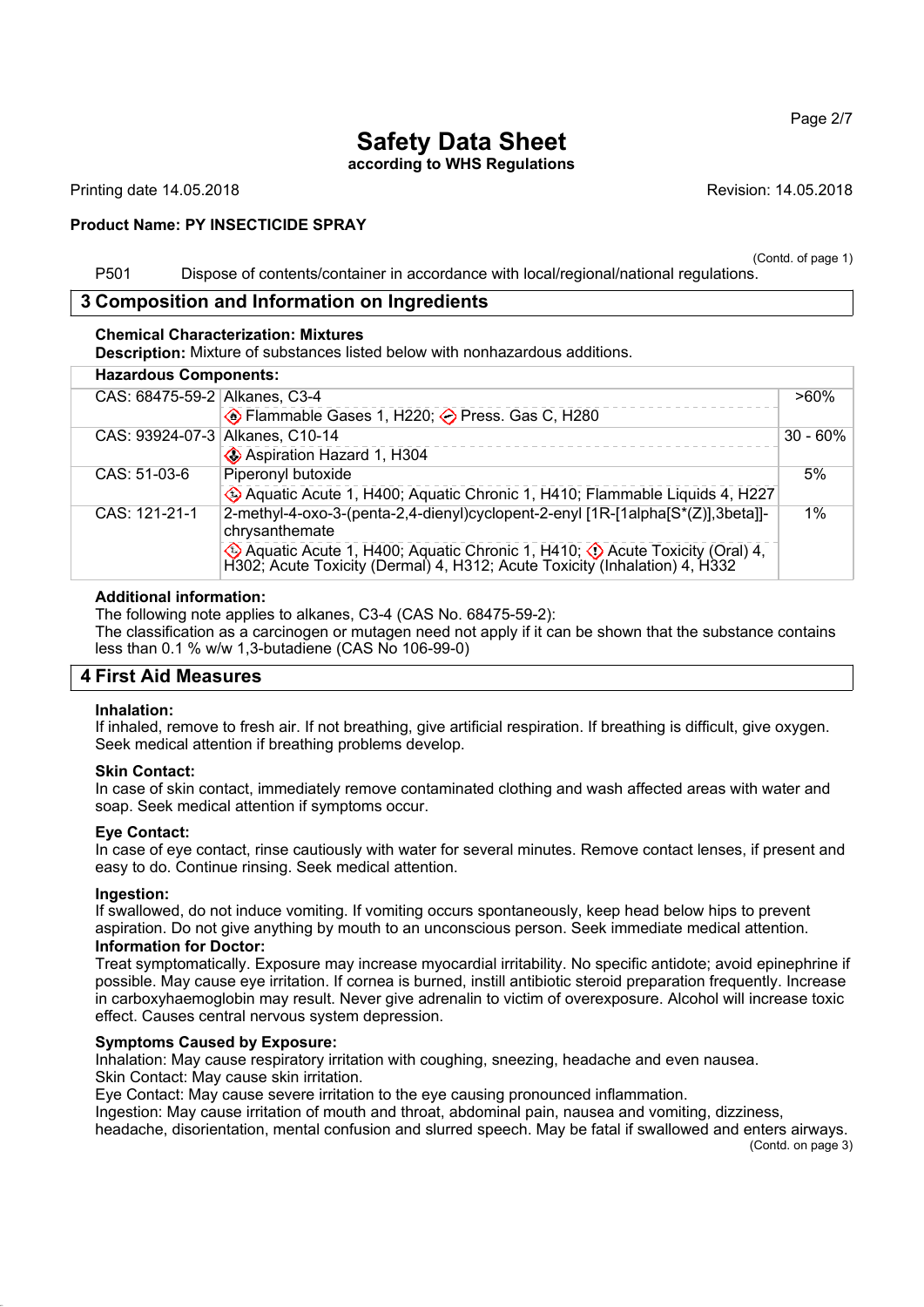**according to WHS Regulations**

Printing date 14.05.2018 **Revision: 14.05.2018** Revision: 14.05.2018

## **Product Name: PY INSECTICIDE SPRAY**

(Contd. of page 2)

## **5 Fire Fighting Measures**

#### **Suitable Extinguishing Media:**

Carbon dioxide, dry chemical powder or regular dry foam. Sand or earth may be used for small fires.

#### **Specific Hazards Arising from the Chemical:**

Hazardous combustion products include carbon monoxide, toxic chlorine gas, toxic and irritating hydrogen chloride.

Product is extremely flammable. Vapours may travel considerable distances to a source of ignition where they can ignite, flashback, or explode.

Containers may explode when exposed to extreme heat. Containers close to fire should be removed if safe to do so. Use water spray to cool fire exposed containers.

#### **Special Protective Equipment and Precautions for Fire Fighters:**

When fighting a major fire wear self-contained breathing apparatus and protective equipment.

## **6 Accidental Release Measures**

### **Personal Precautions, Protective Equipment and Emergency Procedures:**

Wear an approved self-contained breathing apparatus and full protective clothing. Evacuate all non-essential personnel from affected area. Do not breathe vapours. Shut off all possible sources of ignition and increase ventilation. If safe, damaged cans should be placed in a container outdoors, away from all ignition sources, until pressure has dissipated.

#### **Environmental Precautions:**

In the event of a major spill, prevent spillage from entering drains or water courses.

### **Methods and Materials for Containment and Cleaning Up:**

Stop leak if safe to do so and absorb spill with sand, earth, vermiculite or some other absorbent material. Collect the spilled material and place into a container outdoors, away from ignition sources, until pressure has dissipated. Ensure adequate ventilation.

## **7 Handling and Storage**

### **Precautions for Safe Handling:**

Use of safe work practices are recommended to avoid eye or skin contact and inhalation of vapours. Use in a well-ventilated area. DO NOT incinerate or puncture aerosol cans.

Food, beverages and tobacco products should not be stored or consumed where this material is in use. Always wash hands before smoking, eating, drinking or using the toilet. Wash contaminated clothing and other protective equipment before storage or re-use. Provide eyewash fountains and safety showers in close proximity to points of potential exposure.

#### **Conditions for Safe Storage:**

Store in a cool, dry and well ventilated area. Protect from heat, sparks, open flames and hot surfaces. DO NOT incinerate or puncture aerosol cans. Avoid physical damage to containers. Check regularly for spills and leaks. Store at temperatures below 40° C. Keep away from strong oxidising agents.

## **8 Exposure Controls and Personal Protection**

#### **Exposure Standards:**

The product does not contain any relevant quantities of materials with critical values that have to be monitored at the workplace.

### **Engineering Controls:**

Provide exhaust ventilation or other engineering controls to keep the airborne concentrations of vapour below occupational exposure standards.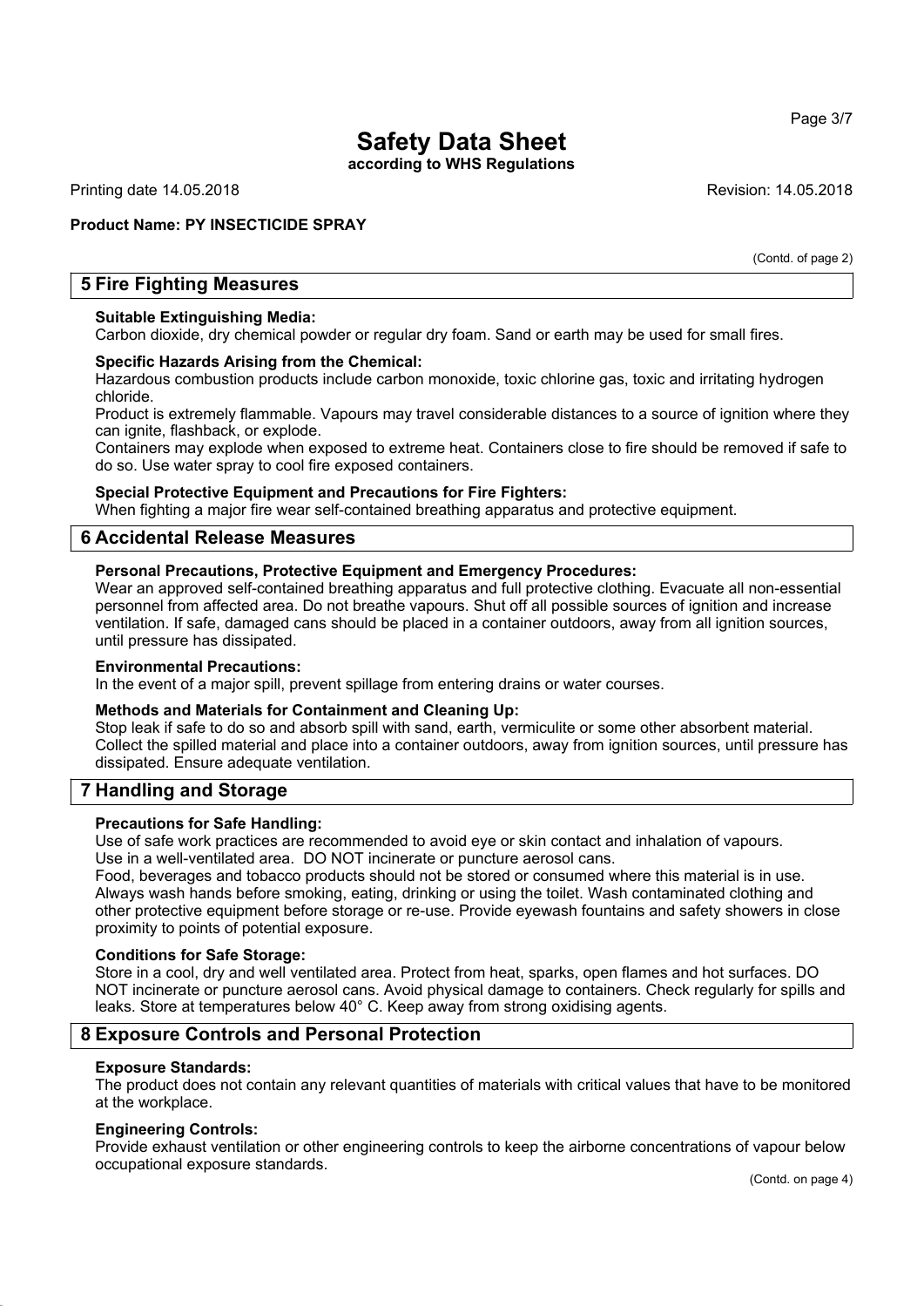Page 4/7

## **Safety Data Sheet**

**according to WHS Regulations**

Printing date 14.05.2018 **Revision: 14.05.2018** Revision: 14.05.2018

## **Product Name: PY INSECTICIDE SPRAY**

(Contd. of page 3)

**Respiratory Protection:**

Respiratory protection is not necessary if the ventilation is adequate. Avoid working in and breathing spray mist.

Use an approved vapour respirator under conditions where exposure to the substance is apparent (e.g. generation of high concentrations of mist or vapour, inadequate ventilation, development of respiratory tract irritation) and engineering controls are not feasible. See Australian Standards AS/NZS 1715 and 1716 for more information.

#### **Skin Protection:**

Impermeable gloves. See Australian/New Zealand Standard AS/NZS 2161 for more information. When selecting gloves for use against certain chemicals, the degradation resistance, permeation rate and permeation breakthrough time should be considered.

Occupational protective clothing (depending on conditions in which it has to be used, in particular as regards the period for which it is worn, which shall be determined on the basis of the seriousness of the risk, the frequency of exposure to the risk, the characteristics of the workstation of each worker and the performance of the protective clothing). See Australian/New Zealand Standard AS/NZS 4501 for more information.

#### **Eye and Face Protection:**

Eye and face protectors for protection against splashing materials or liquids. See Australian/New Zealand Standard AS/NZS 1337 for more information.

## **9 Physical and Chemical Properties**

| Appearance:                                                       |                                                                   |
|-------------------------------------------------------------------|-------------------------------------------------------------------|
| Form:                                                             | Supplied as an aerosol pack. Contents under pressure. Contains    |
|                                                                   | highly flammable hydrocarbon propellant. Aerosol pack has metered |
|                                                                   | valve.                                                            |
| Colour:                                                           | Clear golden                                                      |
| Odour:                                                            | Alcoholic                                                         |
| <b>Odour Threshold:</b>                                           | No information available                                          |
| pH-Value:                                                         | No information available                                          |
| <b>Melting point/freezing point:</b>                              | No information available                                          |
| <b>Initial Boiling Point/Boiling Range:</b>                       | No information available                                          |
| <b>Flash Point:</b>                                               | -18 °C                                                            |
| <b>Flammability:</b>                                              | Extremely flammable aerosol                                       |
| <b>Auto-ignition Temperature:</b>                                 | No information available                                          |
| <b>Decomposition Temperature:</b>                                 | No information available                                          |
| <b>Explosion Limits:</b>                                          |                                                                   |
| Lower:                                                            | 1.4 Vol %                                                         |
| Upper:                                                            | 7.6 Vol %                                                         |
| <b>Vapour Pressure:</b>                                           | No information available                                          |
| <b>Relative Density:</b>                                          | No information available                                          |
| <b>Vapour Density:</b>                                            | No information available                                          |
| <b>Evaporation Rate:</b>                                          | No information available                                          |
| <b>Solubility in Water:</b>                                       | Miscible                                                          |
| Partition Coefficient (n-octanol/water): No information available |                                                                   |
| <b>Viscosity:</b>                                                 | No information available                                          |
|                                                                   |                                                                   |

## **10 Stability and Reactivity**

**Possibility of Hazardous Reactions:** Hazardous polymerisation will not occur.

**Chemical Stability:** Stable at ambient temperature and under normal conditions of use.

**Conditions to Avoid:** Heat, sparks, open flames and hot surfaces.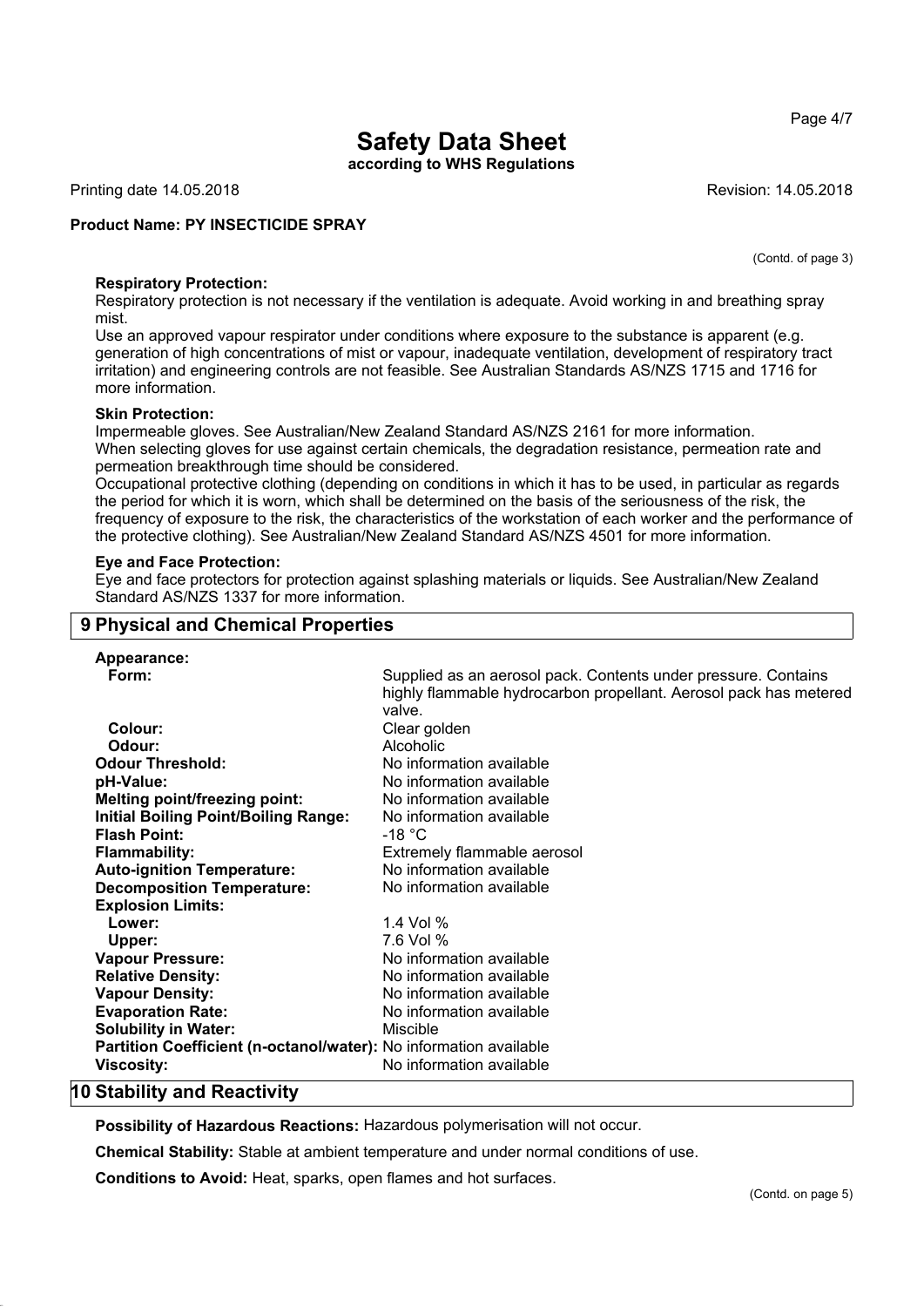**according to WHS Regulations**

Printing date 14.05.2018 **Revision: 14.05.2018** Revision: 14.05.2018

## **Product Name: PY INSECTICIDE SPRAY**

(Contd. of page 4)

**Incompatible Materials:** Strong oxidising agents.

### **Hazardous Decomposition Products:**

Could evolve carbon monoxide, toxic chlorine gas, toxic and irritating hydrogen chloride, and highly toxic and irritating phosgene on decomposition.

## **11 Toxicological Information**

### **Toxicity:**

| LD <sub>50</sub> /LC <sub>50</sub> Values Relevant for Classification: |  |  |
|------------------------------------------------------------------------|--|--|
|------------------------------------------------------------------------|--|--|

| CAS: 51-03-6 Piperonyl butoxide |                   |                                               |  |  |
|---------------------------------|-------------------|-----------------------------------------------|--|--|
| Oral                            | $LD_{50}$         | 6150 mg/kg (rat)                              |  |  |
| Dermal                          | ∣LD <sub>50</sub> | >7950 mg/kg (rabbit)                          |  |  |
|                                 |                   | Inhalation $ LC_{50}/4 h $ > 5900 mg/m3 (rat) |  |  |

### **Acute Health Effects**

**Inhalation:** May cause respiratory irritation with coughing, sneezing, headache and even nausea.

**Skin:** May cause skin irritation.

**Eye:** May cause severe irritation to the eye causing pronounced inflammation.

#### **Ingestion:**

May cause irritation of mouth and throat, abdominal pain, nausea and vomiting, dizziness, headache, disorientation, mental confusion and slurred speech. May be fatal if swallowed and enters airways.

**Skin Corrosion / Irritation:** Based on classification principles, the classification criteria are not met.

**Serious Eye Damage / Irritation:** Based on classification principles, the classification criteria are not met.

**Respiratory or Skin Sensitisation:** Based on classification principles, the classification criteria are not met.

**Germ Cell Mutagenicity:** Based on classification principles, the classification criteria are not met.

### **Carcinogenicity:**

Piperonyl butoxide is classified by IARC as a Group 3 - Not classifiable as to its carcinogenicity to humans.

**Reproductive Toxicity:** Based on classification principles, the classification criteria are not met.

**Specific Target Organ Toxicity (STOT) - Single Exposure:** Based on classification principles, the classification criteria are not met.

**Specific Target Organ Toxicity (STOT) - Repeated Exposure:**

Based on classification principles, the classification criteria are not met.

**Aspiration Hazard:** May be fatal if swallowed and enters airways.

### **Chronic Health Effects:**

Repeated or prolonged exposure to irritants may cause conjunctivitis.

The material may cause skin irritation after prolonged or repeated exposure and may cause on contact skin redness, swelling, the production of vesicles, scaling and thickening of the skin.

**Existing Conditions Aggravated by Exposure:** No information available

**Additional toxicological information:**

(Contd. on page 6)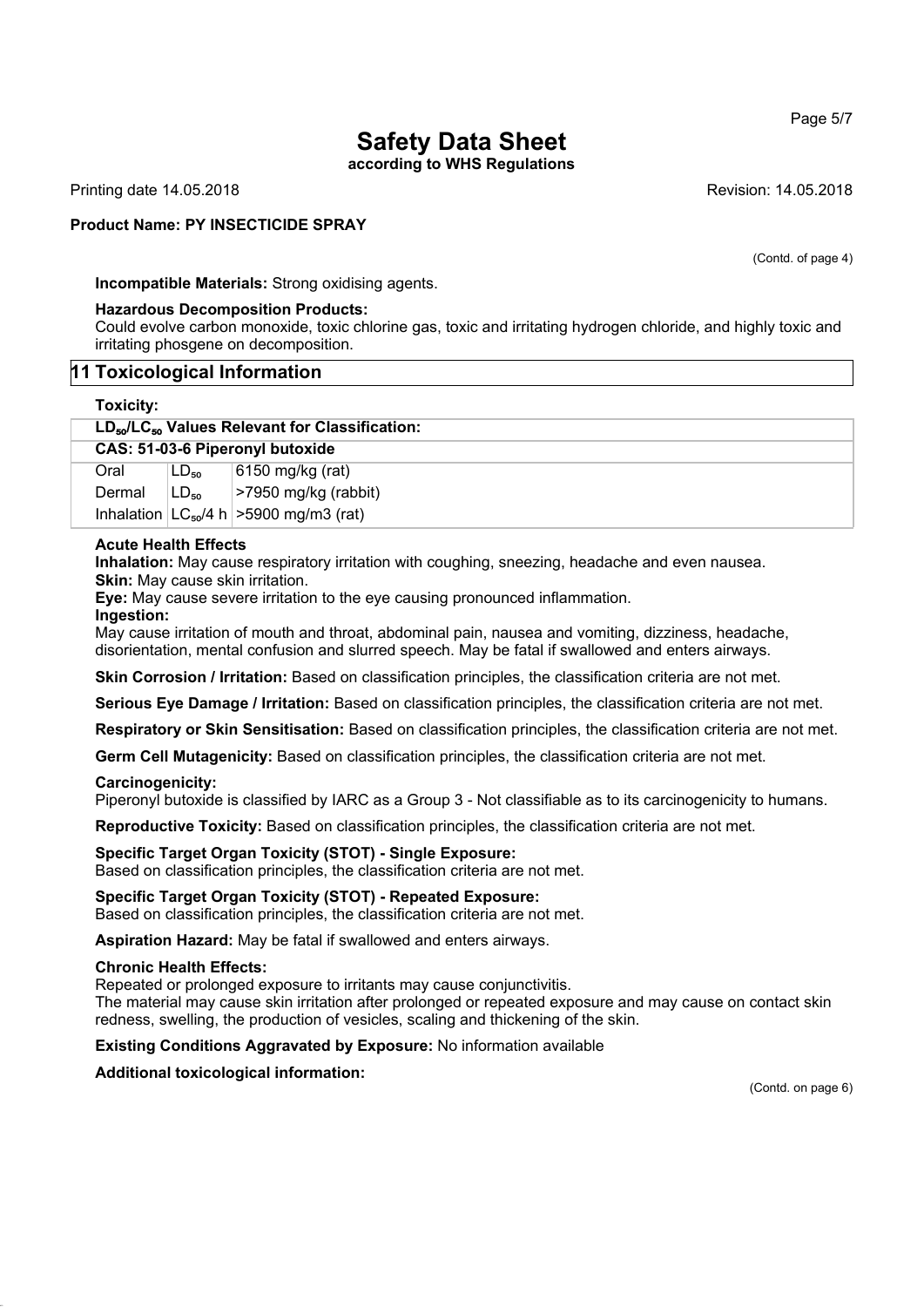Page 6/7

## **Safety Data Sheet according to WHS Regulations**

Printing date 14.05.2018 **Revision: 14.05.2018** Revision: 14.05.2018

## **Product Name: PY INSECTICIDE SPRAY**

(Contd. of page 5)

The Australian Acceptable Daily Intake (ADI) for piperonyl butoxide for a human is 0.1 mg/kg/day, set for the public for daily, lifetime exposure. This is based on the NOAEL of 16 mg/kg/day, the level determined to show no effects during long term exposure for the most sensitive indicators and the most sensitive species. The Australian ADI for pyrethrins (pyrethrum extracts) for a human is 0.04 mg/kg/day, set for the public for daily, lifetime exposure. This is based on the NOAEL of 4 mg/kg/day.

(Ref: Australian Pesticides and Veterinary Medicines Authority, 'Acceptable Daily Intakes for Agricultural and Veterinary Chemicals', 2018).

## **12 Ecological Information**

## **Ecotoxicity:**

### **Aquatic toxicity:**

Toxic to aquatic life with long lasting effects.

|           | CAS: 51-03-6 Piperonyl butoxide             |  |
|-----------|---------------------------------------------|--|
| $LD_{50}$ | >2,250 mg/kg (bobwhite quail)               |  |
|           | $LC_{50}/96$ h $ 5.37$ ppm (bluegill)       |  |
|           | 6.12 ppm (rainbow trout)                    |  |
|           | $LC_{50}/48$ h 0.51 ppm (daphnia)           |  |
| $LC_{50}$ | >5,620 ppm (bobwhite quail) (5 day dietary) |  |
|           | >5,620 ppm (mallard) (5 day dietary)        |  |

**Persistence and Degradability:** No further relevant information available.

**Bioaccumulative Potential:** No further relevant information available.

**Mobility in Soil:** No further relevant information available. **Other adverse effects:** No further relevant information available.

## **13 Disposal Considerations**

### **Disposal Methods and Containers:**

Dispose according to applicable local and state government regulations. DO NOT incinerate or puncture aerosol cans.

## **Special Precautions for Landfill or Incineration:**

Please consult your state Land Waste Management Authority for more information.

## **14 Transport Information**

| <b>UN Number</b><br>ADG, IMDG, IATA               | <b>UN1950</b>               |
|---------------------------------------------------|-----------------------------|
| <b>Proper Shipping Name</b><br>ADG, IMDG, IATA    | <b>AEROSOLS</b>             |
| <b>Dangerous Goods Class</b><br><b>ADG Class:</b> | 2.1                         |
| <b>Packing Group:</b>                             | Not applicable              |
| <b>EMS Number:</b>                                | $F-D.S-U$                   |
| <b>Hazchem Code:</b>                              | Not applicable              |
| <b>Special Provisions:</b>                        | 63, 190, 277, 327, 344, 381 |
| <b>Limited Quantities:</b>                        | 1 L                         |

(Contd. on page 7)